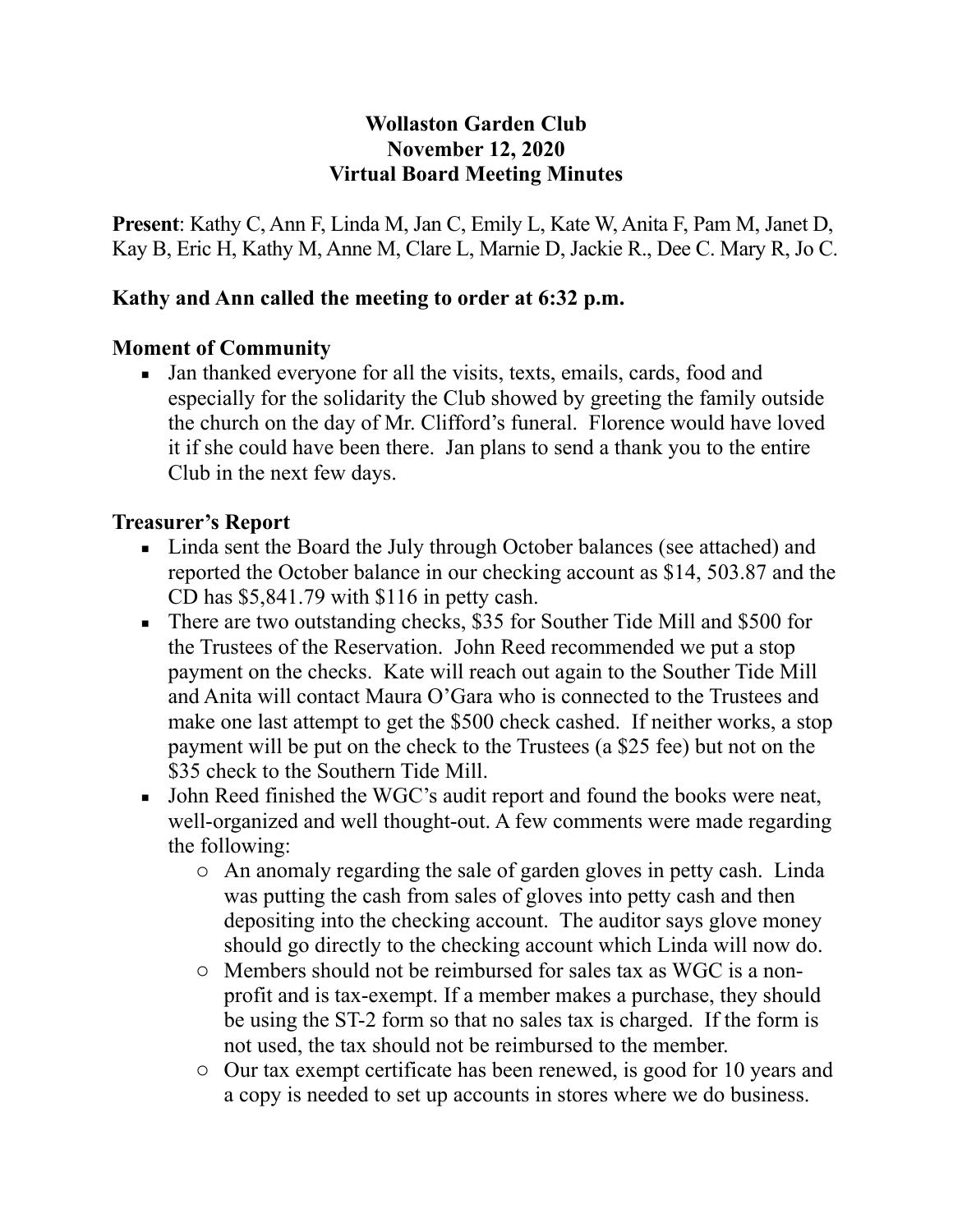- o Jan will send Staples a copy of the new letter because theirs has expired.
- o Stores vary in their policies about what is needed for every purchase. Some need a form filled out every time and some set up accounts for the Club and allow members to just use the account number.
- o Ann and Jan will work out the details of access to the tax exempt number for purchases.

# **October Board Meeting Minutes**

■ Mary R. resent the Minutes earlier in the day and they were accepted.

### **Corresponding Secretary's report**

- Kate W. reported that multiple organizations have set out requests for donations. She wondered if we should consider making our donations now rather than waiting until spring.
- Kate will compile a list for the next Board Meeting and send to Linda ahead of time.

### **November meeting details**

- Janet DiPaolo reported that she spoke to our November speaker, Mary Beth Hayes, "Holiday Inspiration", and she is very comfortable with Zoom.
- **Emily will do a practice run with her next week**
- Zoom start time will be 6:15 p.m. to give members time to chat.
- $\blacksquare$  15 minute business meeting at 6:45 p.m.
- **•** Presenter Mary Beth Hayes will start at 7 pm.
- 3 raffle Items will include a porch pot, table or mantle arrangement and a table centerpiece.
- Winners must be on Zoom to win.
- Goodie bag/raffle ticket delivery will be coordinated by Kathy Meade and Nancy Kelly (filling in for Anne McCarthy).
- **•** The delivery drivers include the following members: Kay B, Kate W, Anne Marie Brady, Janet DiP, Anne McC, Clare LaM, Susan L, Anita F, Jan C, Suzanne W, Kathleen M, Pam McI, Jo C, Kathy C, Nancy Kelly, and Karen Albert. They have been doing a great job since September.
- A list of the bakers will be included in the minutes and acknowledged at the meeting.
- $\blacksquare$  Winning items will be picked up in N. Chelmsford by Janet and she will make arrangements to have the piece delivered by Friday, November 20<sup>th.</sup>
- Cost of the program will be \$290 plus the cost of the plant materials.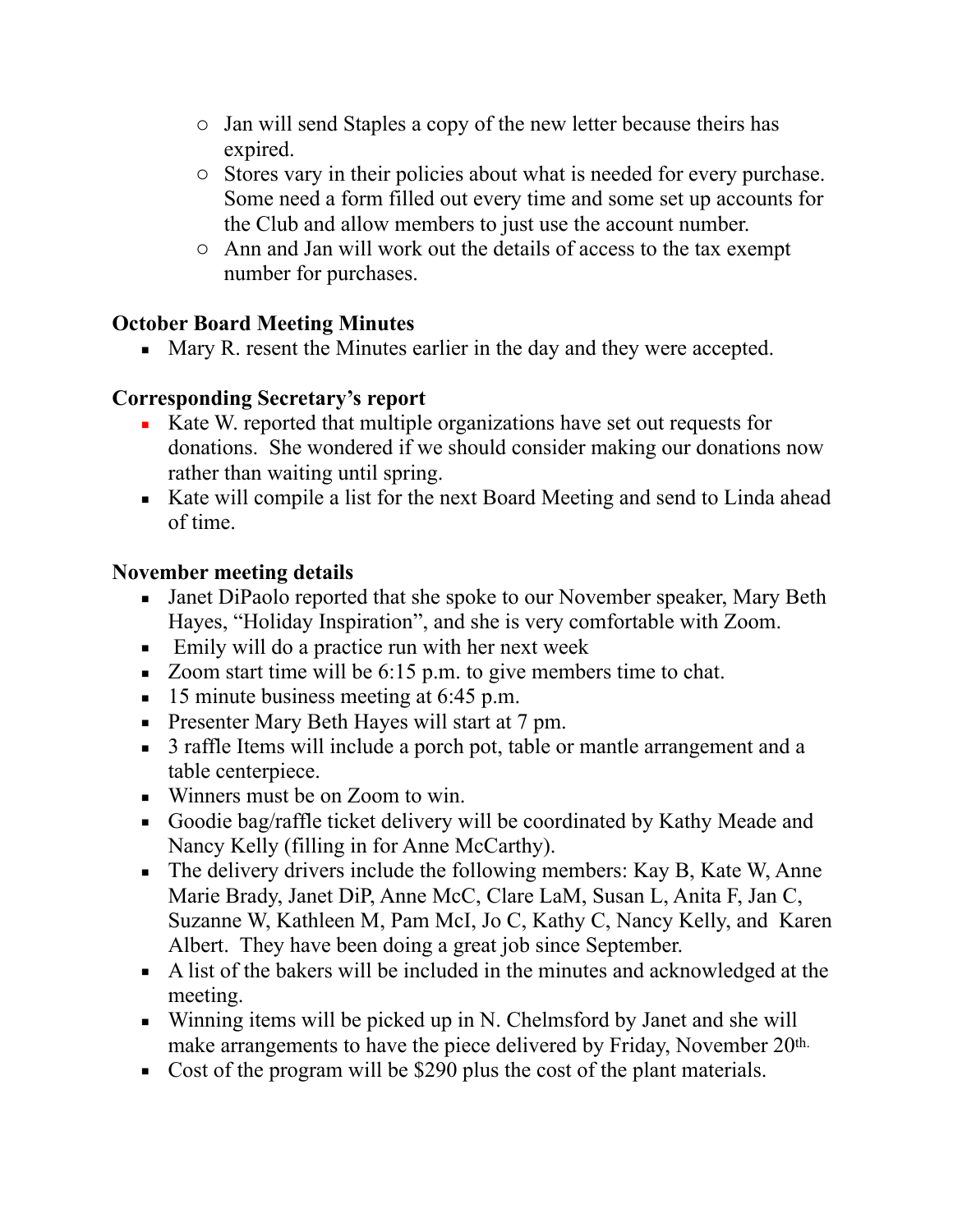- Mary Beth asked WGC if she can post the program on her Instagram account? It will not include any pictures of members but only a mention of the presentation at the WGC. The Club agreed to it.
- Janet asked if the Club had either a Facebook or Instagram account. We don't have either, as no one has ever wanted to maintain it. Janet will consider setting up and maintaining an Instagram account.
- Pattie Lauretto's sister has 2 lemon trees plus another plant to donate to Club Members.
- Kate will take one lemon tree and Emily will take the other.
- Jan will have Pattie drop them off at Kate's and she will get one to Emily.
- Jan will ask Pattie what other plant she has to donate.

# **Greens Sale plans update**

- Emily and Pam McIsaac reported that orders have been brisk on the website.
- **Emily gets an emailed report of sales. Checked to make sure it doesn't go to** spam.
- Emily wants all the expenses totaled. \$700 spent to date without expenses.
- Kate will assist Emily to find volunteers to make additional wreaths and consult with Jan and Anita.
- So far 30/65 bags of greens have sold,  $2/3$  of the lavender sachets, almost half of the designer wreaths and 61% of the candle wreaths.
- Marie's wreath has been sold out (list of materials needed) and the Hope Wreath is 2/3 sold out.
- Emily will create a spreadsheet by order number and name so orders can be sorted and found at pickup time
- Wreath designers who need help—Marie, Pam, Jo, Ann. Will check with Cynthia.
- **•** Pinecones have been given out to bake.
- Bags of greens will be compiled after wreath-makers have all their materials.
- $\blacksquare$  Volunteers will be needed on Dec.  $4<sup>th</sup>$  to bag the greens.
- The wreath-making dates are December 1-4 and the Church can be the location to get materials or work on wreaths (socially distanced and masked).
- Kate booked the Church and WGC will pay usual rental fee.
- 2 large wreaths will be made for customer requesting each year.

**Kathy and Ann will be on QATV** for the pre-Greens sale interview with Joe Catalano through Zoom on Friday, November 13th at 10 a.m. and will highlight the products being sold and that wreaths are selling quickly.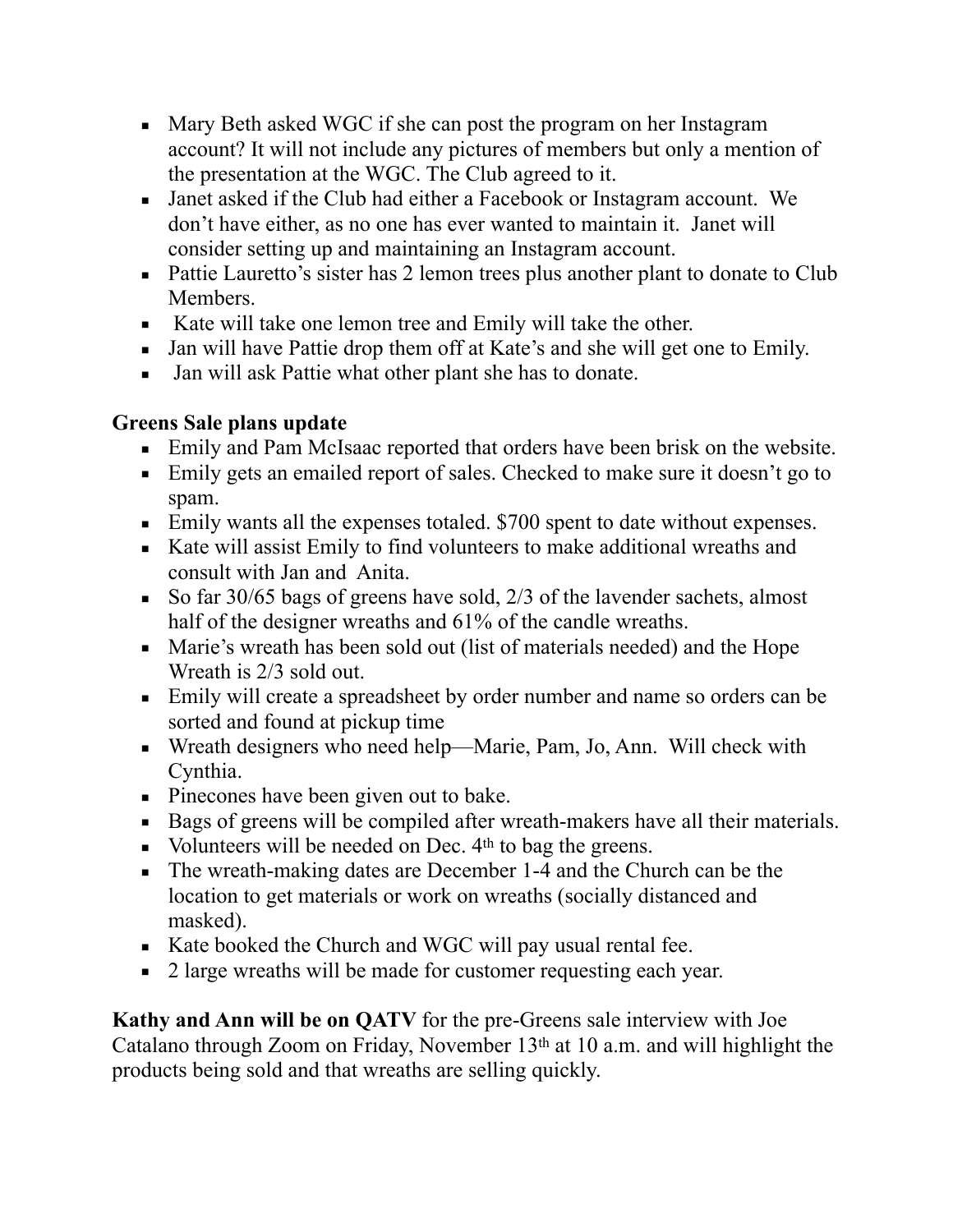### **December Meeting Plans**

- Kathy C. spoke about a few ideas and the logistics on how to conduct our customary holiday luncheon meeting/Yankee swap.
- Carol Fischer will be consulted regarding her thoughts as well.
- No decisions have been finalized. We may want to consider a speaker and any suggestions would be welcome. It appears that a number of clubs are cancelling meetings, so speakers are looking for work.

# **January Meeting speaker has cancelled.** She indicated that she doesn't do Zoom.

# **Scholarships**

- Emily has already been asked if WGC will give out scholarships in 2021.
- The Board has agreed to continue this tradition with \$500 going to each of the high schools.

### [National Wreaths Across America Day](https://www.wreathsacrossamerica.org/)

Is being held on December 19, 2020 this year to honor and remember U.S. veterans.

- WGC will send a \$150 donation for 10 wreaths  $\geq$  Emily made the motion to sponsor 10 wreaths and Pam seconded it.
- Members can volunteer to lay wreaths on the military graves at any cemetery in their town. Check for COVID information.
- The website allows you to search by zipcode for participating cemeteries.

# **Committee Updates**

- **Civic Beautification** 
	- o **Passanageset Park** 
		- The Gardens Across American grant application was filled out by Ann F. and Grace and they will hear in January 2021.
		- WGC offered them a beech tree (from Elaine McGrail who might have gotten it from the Arnold Arboretum) but we haven't heard back from them if they want it. It can get very big, depending on the variety.
		- $\triangleright$  Eric volunteered to find out if the beech tree can thrive in marsh land, will contact Elaine and let Linda know.
- **Garden Therapy/Note cards**